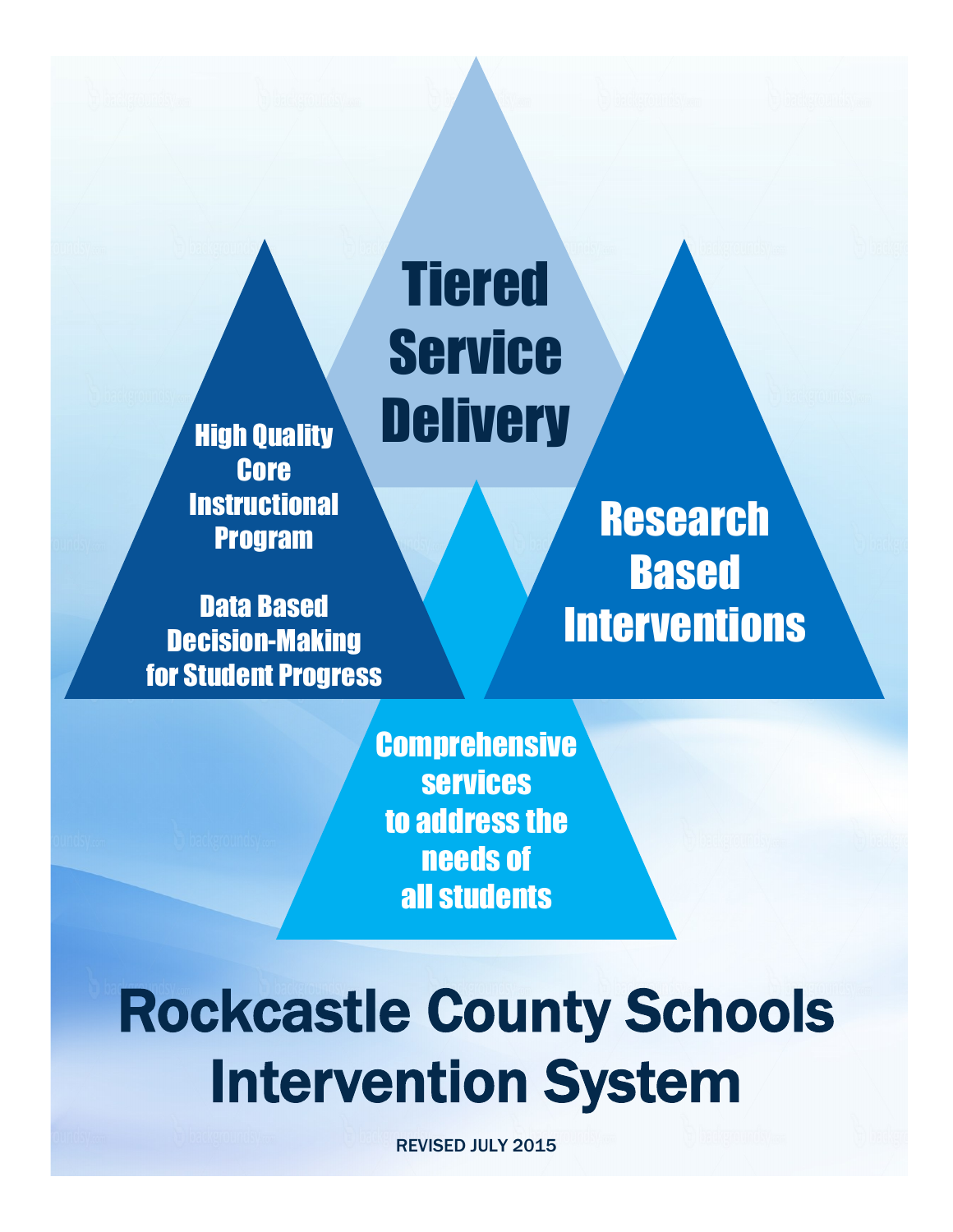## **Rockcastle County Schools Intervention System Revised July, 2015**

## **Introduction**

While schools have historically searched for ways to improve student learning, many have continued to have difficulty in meeting the learning needs of a small percentage of struggling students. Federal legislation has addressed this issue with the reauthorization of the Individuals with Disabilities Education Improvement Act (IDEA 2004) and the passage of the No Child Left Behind Act (NCLB 2001). These acts stress the use of professionally sound academic and behavior interventions and instruction based on defensible research to improve student performance. Congress believes that as a result of these practices, fewer children will require special education services; however, when student progress data proves unresponsiveness to interventions, provisions of IDEA 2004 allow school districts to use these scientific, researchbased interventions and data as an alternative method (to the discrepancy model) for identifying students with specific learning disabilities (SLD). The process generally accepted to address these requirements is Response to Intervention (RTI).

"Response to intervention (RTI) integrates assessment and intervention within a multi-level prevention system to maximize student achievement and reduce behavior problems. With RTI, schools identify students at risk for poor learning outcomes, monitor student progress, provide evidence-based interventions and adjust the intensity and nature of those interventions depending on a student's responsiveness, and identify students with learning disabilities or other disabilities" (National Center on Response to Intervention).

## **Supporting Research**

The National Research Center on Learning Disabilities (NRCLD, 2006) defines RTI as: "... an assessment and intervention process for systematically monitoring student progress and making decisions about the need for instructional modifications or increasingly intensified services using progress monitoring data."

RTI is an integrated approach to service delivery that encompasses general, remedial, and special education through a multi-tiered service delivery model. Essentially, "RTI is the practice of: (a) providing high-quality instruction/interventions matched to all students' needs (b) using learning rate over time and level of performance to (c) make important educational decisions" to guide instruction. These decisions include the length and intensity of interventions and specific learning disability determinations. RTI includes the use of student progress data to make important decisions about the overall educational program, the interventions, and individual student needs(National Association of State Directors of Special Education, 2008).

John E. McCook's model for RTI has three instructional levels. Tier I includes screening and quality instruction for all students, with intervention for "slow starters" or struggling students, provided within the classroom. Tier II includes extra supplementary, small group instruction for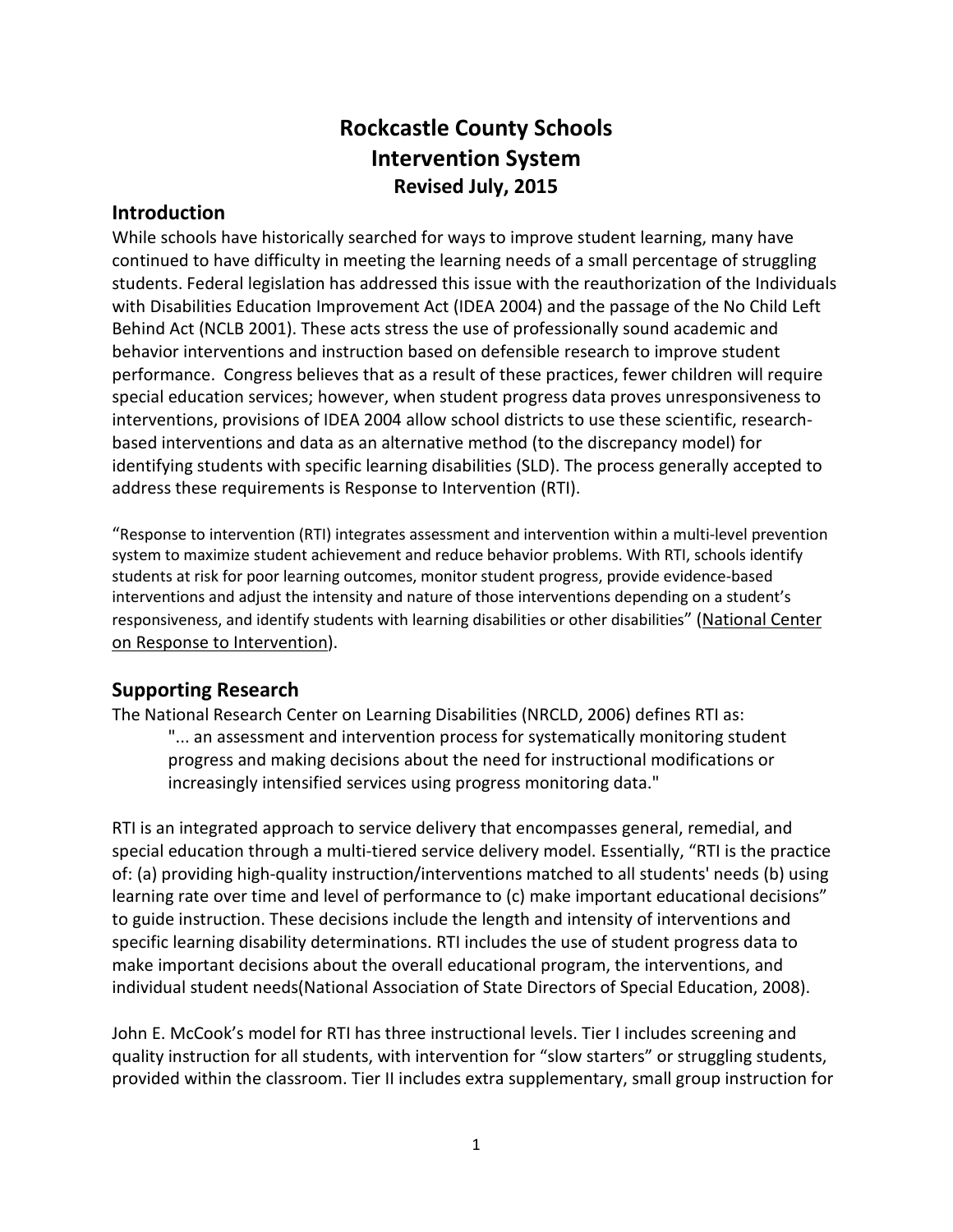students not meeting benchmarks. In Tier III, students receive "specific intensive intervention", which occurs more frequently and for an extended duration (McCook, 2006).

Daryl Mellard (2003) describes core principles of a quality RTI program:

- *1. High quality classroom instruction. Students receive high quality instruction in their general education setting. Before students are identified for specific assistance, there must be assurance that the typical classroom instruction is of high quality. This quality can be assessed by comparing students' learning rates and achievement in different classrooms at the same grade level.*
- *2. Research-based instruction. General education's classroom practices and the curriculum vary in their efficacy. Thus, ensuring that the practices and curriculum have demonstrated validity is important. If instruction is not research-based, one cannot be confident that students' limited gains are independent of the classroom experiences.*
- *3. Classroom performance. General education instructors and staff assume an active role in students' assessment in the general education curriculum. This feature emphasizes the important role of the classroom staff in designing and completing student assessments rather than relying on externally developed tests (e.g., state or nationally developed tests).*
- *4. Universal screening. School staff conducts universal screening of academics and behavior. This feature focuses on specific criteria for judging the learning and achievement of all students, not only in academics but also in related behaviors (e.g., class attendance, tardiness, truancy, suspensions, and disciplinary actions). Those criteria are applied in determining which students need closer monitoring or an intervention.*
- *5. Continuous progress monitoring. In RTI models, one expects students' classroom progress to be monitored continuously. In this way, staff can readily identify those learners who are not meeting the benchmarks or other expected standards. Various curriculum-based assessment models are useful in this role.*
- *6. Research-based interventions. When students' screening results or progress monitoring results indicate a deficit, an appropriate instructional intervention is implemented, perhaps an individually designed instructional package or a standardized intervention protocol. The standardized intervention protocols are the interventions that researchers have validated through a series of studies. School staff is expected to implement specific, research-based interventions to address the student's difficulties. These interventions might include a "double-dose" of the classroom instruction or a different instructional method. These interventions are not adaptations of the current curriculum or accommodations, because one would expect those procedures to have been implemented already. These research based interventions are 8 to 12 weeks in length and are designed to increase the intensity of the learner's instructional experience.*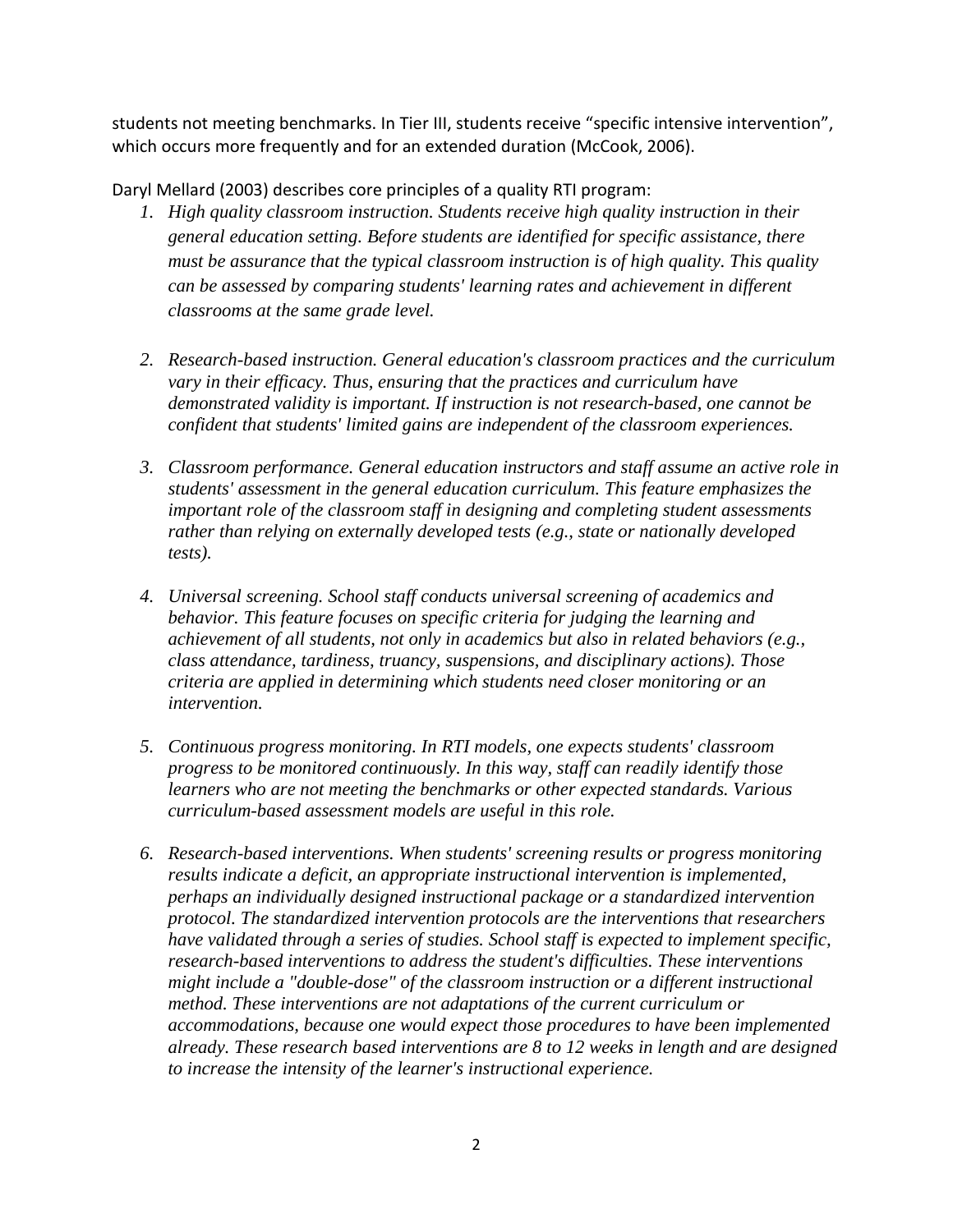- *7. Progress monitoring during interventions. School staff members use progress monitoring data to determine interventions' effectiveness and to make any modifications, as needed. Carefully defined data are collected, perhaps daily, to provide a cumulative record of the learner's response to the intervention.*
- *8. Fidelity measures. While the interventions themselves are designed, implemented, and assessed for their learner effectiveness, fidelity measures that focus on those individuals providing the instruction also are completed. The fidelity measure, usually an observational checklist of critical teaching behaviors, is completed by a staff member other than the teacher being observed and indicates whether or not the intervention was implemented as intended and with consistency.*

## **The Kentucky System of Interventions**

The Kentucky System of Interventions (KSI) was established by the Kentucky Department of Education (2008) at the state level to guide schools and districts in developing an instructional system of intervention, with highly effective teaching and learning for all at the core; accelerated learning for advanced students; and an intervention program for struggling learners. In addition, the KSI addresses closing achievement gaps, readiness to learn, and student transitions. It is, ultimately, a structure for providing systematic comprehensive services to address academic and behavioral needs for all students, preschool through grade 12. Key components in this plan are:

- A curriculum that is aligned to national, state, and local standards and accessible to all students
- Professional development for highly effective instruction that is evidence based, aligned to curriculum, and accessible to all students
- Universal screening and diagnostic assessment/analysis to identify individual student needs
- Tiered services within a fluid structure to maximize student achievement and reduce behavior problems, complete with a written plan detailing accountability
- Fidelity of intervention implementation
- Progress monitoring and data based decision making to enable successful collaboration in meeting the needs of students
- Comparison of pre-intervention data to post-intervention data for efficacy
- Family and community involvement with a focus on improving student learning
- A school-wide program effectiveness plan to ensure quality instruction and optimum student improvement (Kentucky Department of Education, Version 2.1, 2012)

The Rockcastle County Intervention System (RCIS), which encompasses the key state components above, was developed based on the Federal Response to Intervention requirements, the KSI framework, and research and concepts from John McCook (2006), Daryl Mellard (2003), and other resources noted. The RCIS plan below details the intervention system to be used by Rockcastle County schools and staff by explaining its principles and components and providing guidelines and procedures to follow for implementation.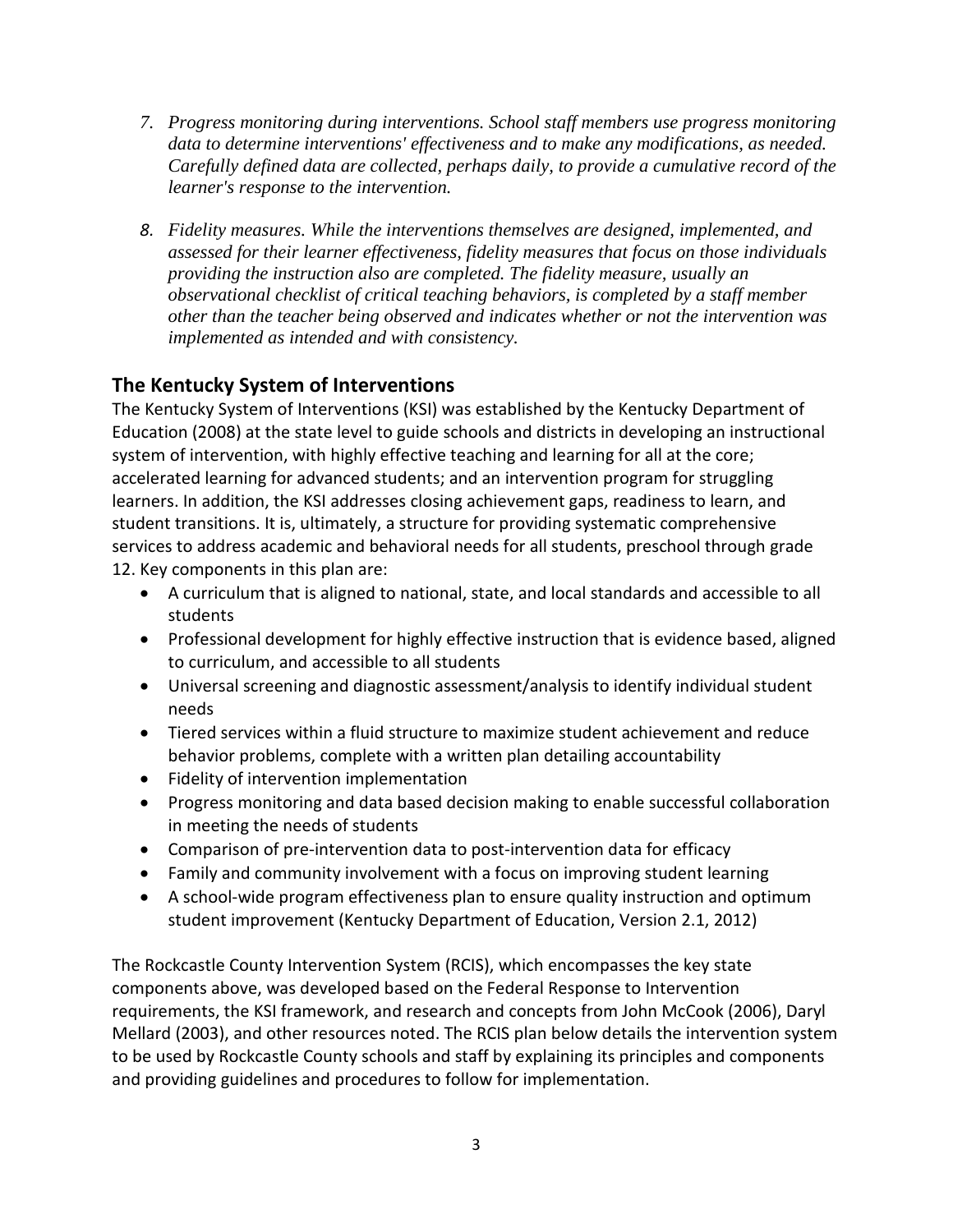## **The Rockcastle County Intervention System**

The RCIS approach incorporates a three-tiered system of service delivery for the instruction of academics and behavior. It is designed to guide staff in identifying the specific strengths and needs of individual students and addressing them through a rigorous intervention program, in addition to the high quality instructional program provided for all students. Each tier in the system represents an increasingly intensive level of services. The system has the flexibility for students to move back and forth as needed from tier to tier. All available resources are used in this intervention system to support and address students' needs regardless of their eligibility for other programs. The RCIS is not a placement model of defining where students are placed within the tiers, but a service delivery model that guides the services to the students in an organized structured format. The goal of this RCIS process is to elicit growth for continuous student progress—from closing achievement gaps for struggling students to providing access to challenging curriculum for advanced learners—and ultimately, prepare all students to be college and career ready. The RCIS model below is adapted from that of the Kentucky System of Interventions:

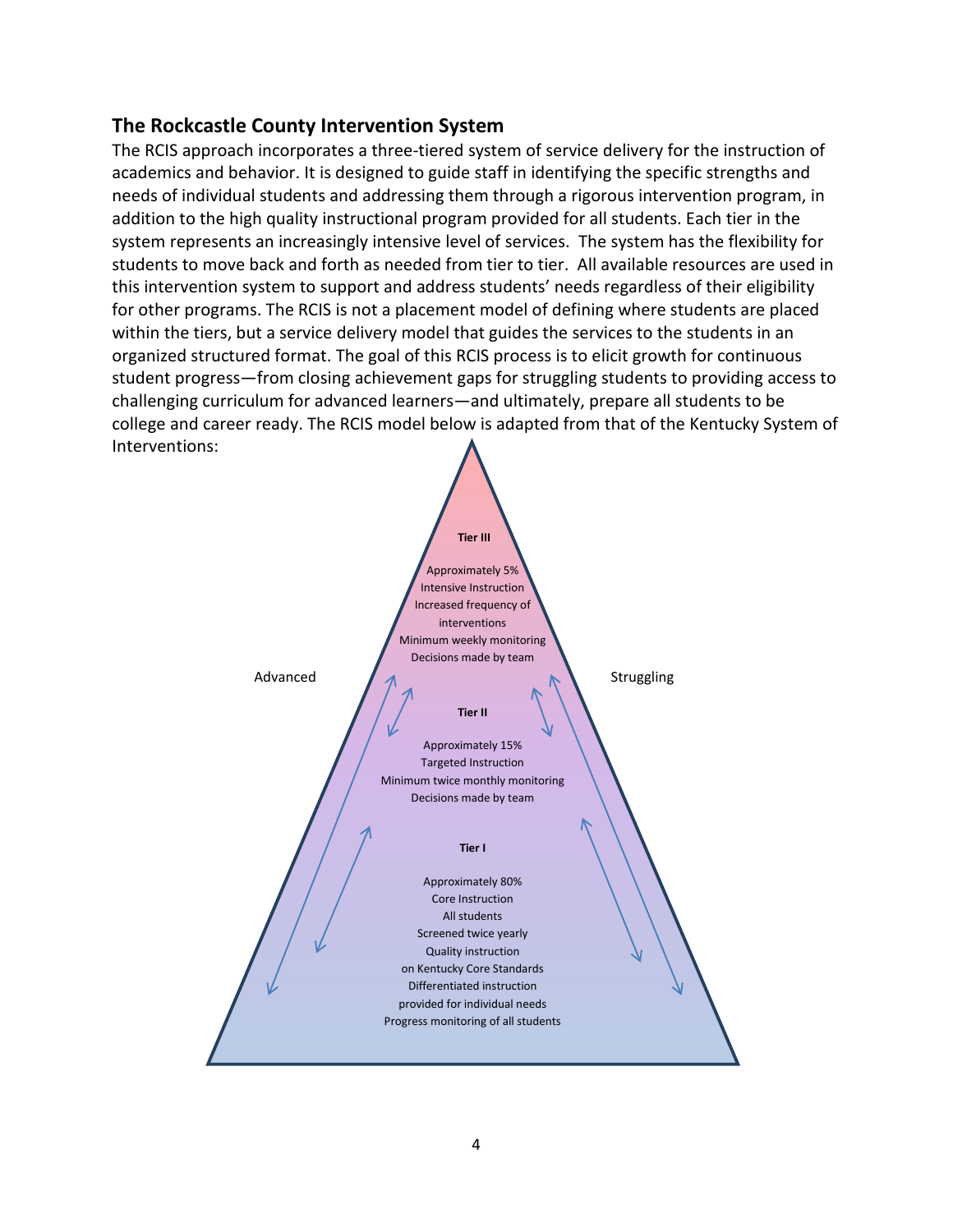#### **Tier I: Universal Screening, Instruction, and Interventions**

"The focus of Tier I is on improving the core classroom instruction of academics and behavior that all students receive. Tier I instruction is designed to address the needs of the majority of a school's students. By using flexible grouping, ongoing assessment, and targeting specific skills, classroom teachers are able to meet instructional goals" (McCook, 2006).

In Rockcastle County Schools, the Tier I core instructional program for all students, with adaptations/interventions made for individual differences, effectively serves approximately 80% of the student body. In Tier I, all students receive high quality, research-based instruction of required standards in the regular classroom. The general education teacher plans lessons, using developmentally appropriate activities, to help students reach proficiency on the standards. Teachers use flexible groupings and multiple strategies to differentiate for the various learner needs, whether it is enrichment for advanced students or adaptations for those not progressing satisfactorily.

In Tier I, teachers screen all students a minimum of two times per year and monitor their progress on the standards throughout the school year using a variety of measures. Examples of universal screeners used in Rockcastle County Schools include DIAL III (Preschool), AIMSWeb (elementary), and GRADE (middle and high); progress monitoring tools include teacher-made tests and checklists, unit tests, etc. Screening scores and progress monitoring data document student instructional levels and growth over time and help determine the need for change in individual student instruction or overall instruction/curriculum.

A significant percentage of students meeting the proficiency level (80% or greater) on screenings and progress monitoring tools is an indicator that instruction in the core program is effective. When there is evidence to the contrary (the number at the proficiency level is below 80%), work will be done to determine whether it is a curriculum issue or a lack of fidelity of instruction and correct the problem. This work is done through the Program Effectiveness Team, an appointed committee who studies and analyzes school-wide data to make program determinations and changes for improvement.

To identify individual student needs, screening scores are used in combination with other available data (e.g., progress monitoring data, diagnostic testing, behavior checklists, attendance records) to help determine strengths and weaknesses, growth or lack of progress in performance, and whether there is a need for Tier II interventions. The school district has set a cut point for screening scores to help teachers identify at-risk students who need interventions, in addition to the instruction and differentiation provided in Tier I. A student who scores below the 10<sup>th</sup> percentile on the screener will be identified as "at-risk" if classroom performance and other available data are consistent with screening scores. At this point, the teacher will refer the student for Tier II interventions. The teacher will complete the appropriate referral form and write a summary and analysis of Tier I instruction, individualized strategies, and progress data (test scores, checklists, observations, etc.).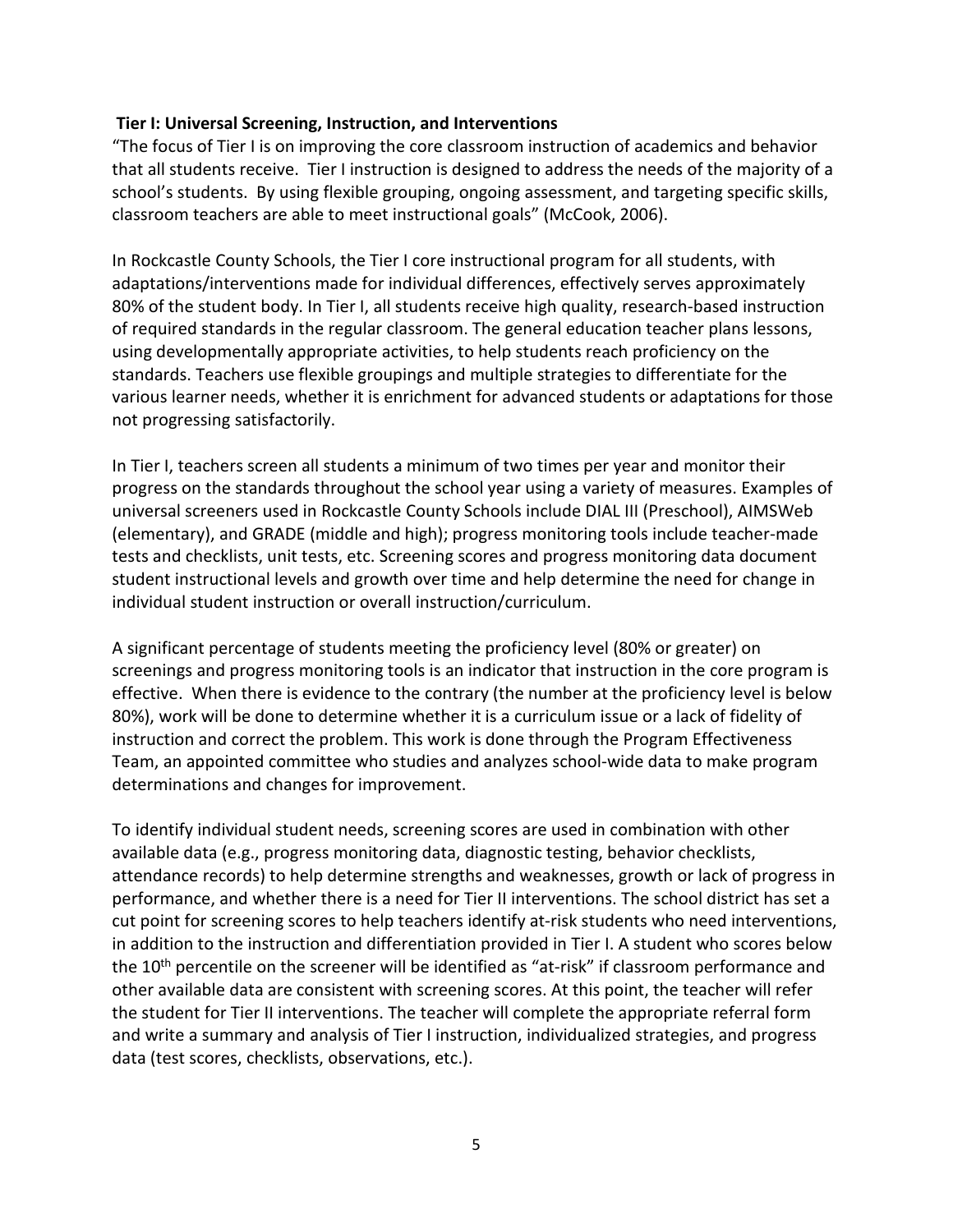An intervention team set up by the classroom teacher reviews the referral and all relevant information and makes decisions regarding the provision of Tier II interventions. The team at this level consists of the classroom teacher, parent, interventionist, and any other staff member who can provide valuable feedback. Parents are not required to attend but are invited, informed, and asked for input. The decision to advance the student to Tier II is based upon the written summary, an analysis of screening and diagnostic evidence, Tier I progress monitoring data, referral information, any other relevant factors, and determination of lack of responsiveness at Tier I. Lack of responsiveness is defined as a rate of improvement not sufficient for the student to become proficient on state standards without more intense interventions.

#### **Tier II-Strategic Interventions**

"The supplemental instruction in Tier II is designed to meet the needs of students [who score below benchmark criteria in one or more critical areas of instruction] by providing individual instruction, small group instruction, and/or technology-assisted instruction to support and reinforce skills taught by the classroom teacher. In Tier II, the interventionist may be the classroom teacher, a specialized teacher or an external interventionist specifically trained for Tier II supplemental instruction" (McCook, 2006).

Approximately 15% of the student body may require interventions at the Tier II level. Once the team makes the decision for a student to progress to Tier II, they use the RCIS process to plan interventions that will help the learner reach proficiency on standards. The team completes the Problem Solving Plan, pinpointing the specific skill(s) to be addressed, the interventionist, and the research-based strategy or program to be used. The team must also decide the amount of time, frequency, and duration for the implementation of the intervention and how the progress (i.e., method and frequency) will be monitored.

The interventionist then implements, with fidelity, the chosen evidence-based strategy or program for targeted instruction. Fidelity refers to implementing as designed, intended, and planned by means of sufficient time allocation, adequate intensity, qualified and trained staff, and sufficient materials and resources to ensure reliability of scores. In Tier II, the strategic interventions are provided *in addition to the core instructional program and differentiation in Tier I*. At this level, academic and/or behavior interventions are generally provided in small groups and may occur in the regular classroom or in another location.

At least twice monthly, or more regularly if decided by the team, progress must be monitored on the specific skill identified and targeted through instruction in Tier II. Progress data must be documented for the duration of the plan for use in determining progress and making decisions. If progress monitoring data reflects student performance below the goal line over four consecutive periods of data collection, changes need to be made to the plan. For example, if a student has not been successful with the plan designed for Tier II, it may be that choosing another strategy/program, increasing the amount of time or frequency, or extending the cycle would be effective. These decisions are made by the intervention team using the documentation of progress data and any other pertinent information.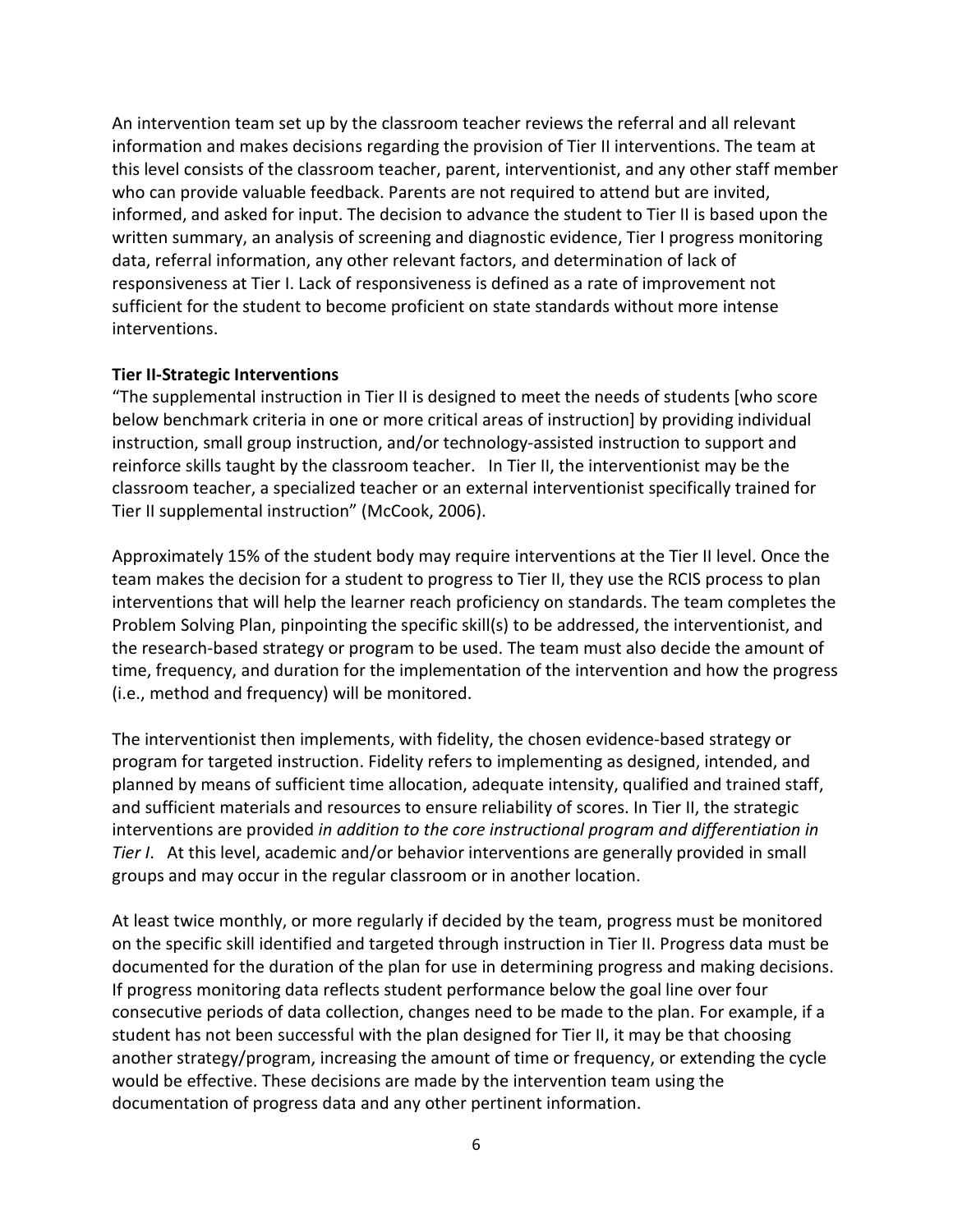Students reaching success at Tier II may be reintegrated into Tier I. If a student is not meeting proficiency after it is determined that Tier II targeted interventions have been implemented with fidelity, the student will require intensive interventions and will be referred for Tier III. The classroom teacher will complete the Tier III section of the referral and a written summary and analysis of Tier II data and information.

#### **Tier III – Intensive Interventions**

Approximately 5% of the student body may require interventions at the Tier III level. The team at this level includes the classroom teacher, parent, interventionist, special education teacher, the principal or designee, and any other staff member that the team agrees may be helpful in decision-making. This team reviews all relevant data and information and uses the RCIS process and problem solving plan to organize more intensive interventions that will help the learner reach proficiency on standards.

Intensive interventions at Tier III are in addition to instruction in the core program provided at Tier I. They are designed to accelerate a student's rate of learning by increasing the frequency and duration of individualized interventions, providing alternative programs or methods more appropriate for the student's learning characteristics, or both. Intensive academic and/or behavior interventions are usually delivered to individuals or small groups of three or fewer students.

Student progress continues to be monitored in Tier III. As interventions are implemented, progress is checked more frequently (at least weekly) than in Tier II, through assessments, checklists, or other methods, as designed by the team. Reviews of data and evaluations of the plan are also conducted more frequently by the Tier III intervention team.

As students are successful at Tier III, the frequency and intensity of interventions may be decreased as decided by the team. The decision may be that the student can now be successful with Tier II interventions or succeed in Tier I with or without differentiation. Students, who are not successful after Tier III intensive interventions, will be considered by the intervention team for referral for additional evaluation to determine whether the student is eligible for special education services. If referral is the decision made by the team, all documentation as identified in the Tier III Team Meeting Procedures must be submitted with the referral to the principal or designee.

## **Data-based Decision Making**

A combination of standard protocol and problem solving is used in data-based decision making in the RCIS process. Lists of interventions to be used in Tiers I, II, and III have been established for teachers/teams to choose from when a student's data is not showing growth. Teachers in Tier I and teams in Tiers II and III use the problem solving process to analyze individual student data and other information to make an effective plan for continued student growth. The problem solving process is also used by established teams at each school to analyze overall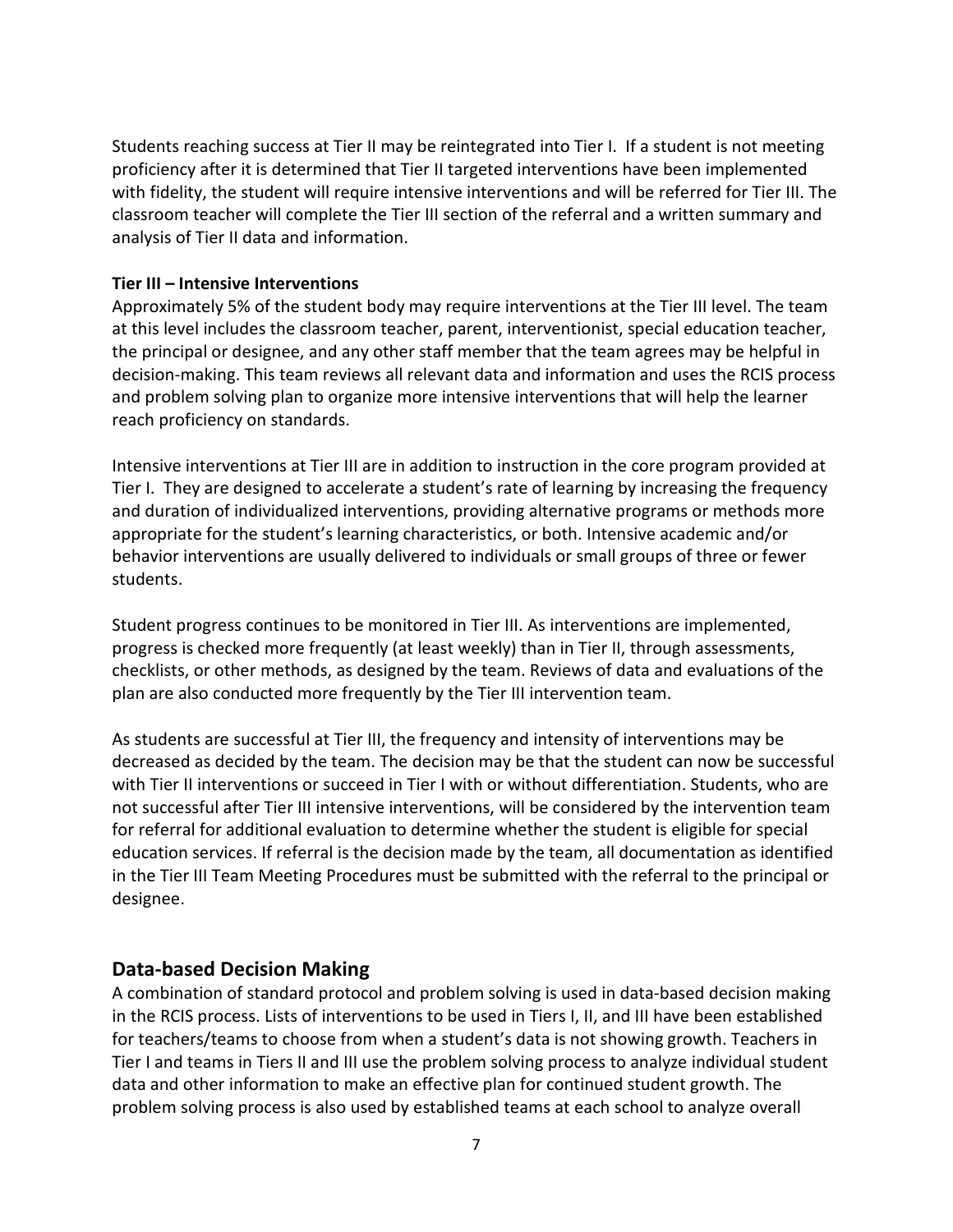program effectiveness. This data-based decision making process was chosen to maximize time and efficiency in increasing student performance.

#### **Individual Student Needs**

In each of the tiers, data from screening, progress monitoring, and assessments are used to identify individual student strengths and needs. The classroom teacher uses this data, standard protocol lists of interventions, and the problem solving process to help in making decisions regarding differentiation in Tier I and referrals for Tier II. The intervention team uses the problem solving process, student progress data, and the standard protocol lists to decide fidelity of implementation, whether a student should continue in one tier or move to another, and the details of the plan for intervention for Tiers II and III. Progress monitoring data is kept and studied throughout the intervention process to aid the intervention team in decisions regarding the success of the plan and changes that need to be made. If the student receives interventions in each of the tiers and data shows that the child still has not reached proficiency, the intervention team uses the problem solving process and documentation to track the student's progress through the grades and tiers and decides whether the student needs to be referred for an individualized assessment to determine eligibility for special education.

#### **Program Effectiveness**

A program effectiveness team is in place at each school to review all screening, assessment, and progress monitoring data to make decisions regarding the effectiveness of the overall program. They consider such components as curriculum, fidelity of instruction at each level, and the effectiveness of specific interventions and programs. The teams use the data and the problem solving process to make decisions about curricular changes, professional development for staff, and continued/discontinued use or purchase of intervention programs/strategies. These teams include the principal, interventionists, a special education teacher, designated classroom teachers, and others as chosen by the principal. The teams meet a minimum of once yearly.

#### **Problem Solving Process Used by Intervention and Program Effectiveness Teams**

- **Define the problem**. Whether a problem solving team or a program effectiveness team, when a concern is raised, the first step is to review the concern and attempt to identify the problem. Teams analyze screening and assessment data to define the problem in specific measurable terms and write a goal for improvement. A problem solving team meeting to discuss a student's need studies his or her data to identify the specific academic or behavior needs. A program effectiveness team studies grade level and overall school data to determine whether the overall school program was effective for at least 80% of the students or if there are specific needs for improvement in the school program.
- **Analyze the cause**. Once the problem is defined, the team develops a hypothesis as to why the problem is occurring and continuing. This involves analyzing all the variables (e.g., for individual students and their problem solving teams, variables may include missing skills, motivational factors, lack of/gaps in exposure to the general curriculum, fidelity of instruction, etc. For program effectiveness teams studying the overall school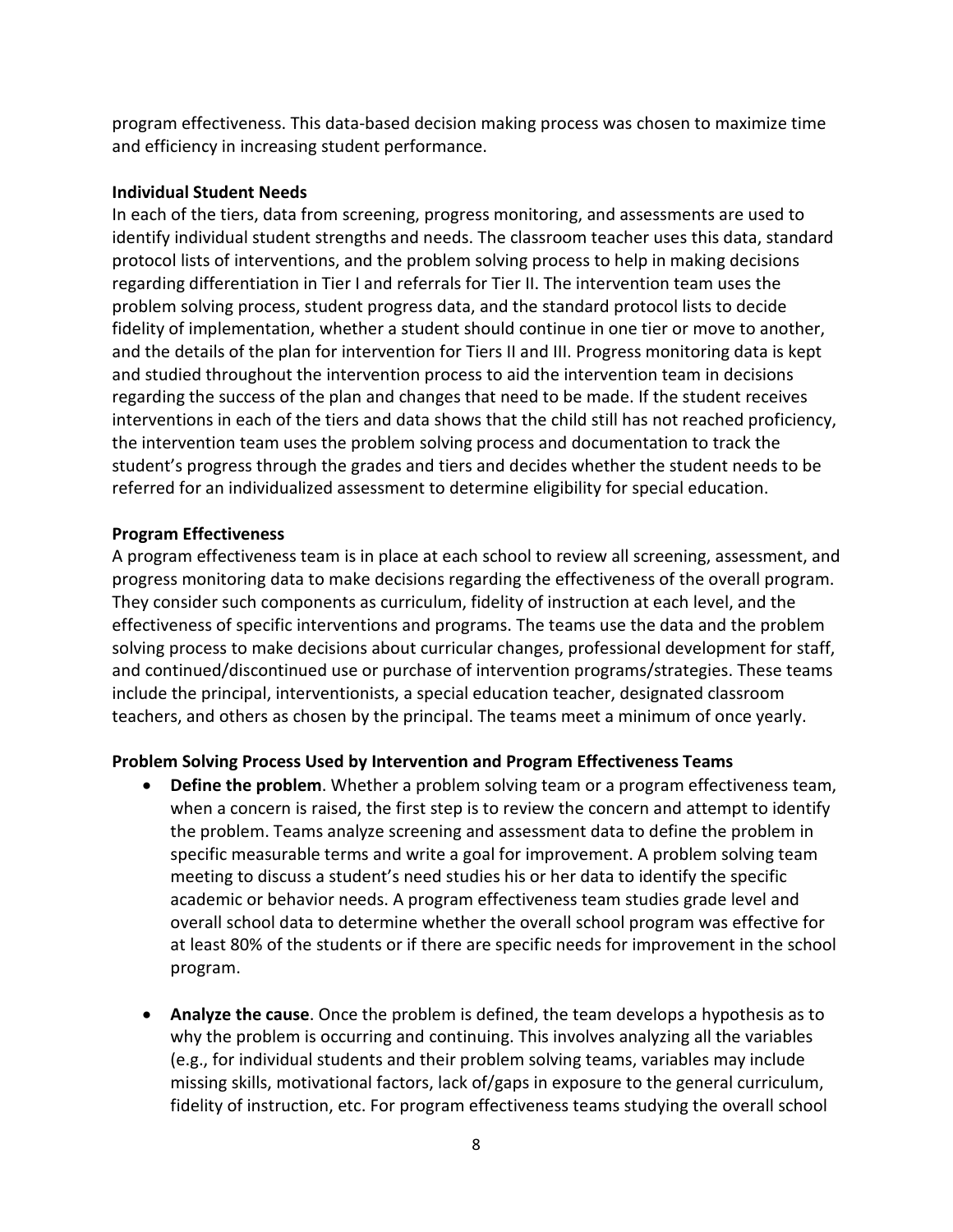program, examples of variables are grade level screening data for fall, winter, and spring reading, math, writing, and behavior; progress data of all students receiving a particular intervention, fidelity of program implementation, curriculum alignment, end of year assessment data, etc.). The teams focus on explanations of the problem that can be addressed by the school.

• **Develop a plan**. Once the problem has been analyzed, the problem-solving team identifies academic and/or behavioral interventions that will best meet the student's needs. The team then develops a plan that includes: an implementation timeframe (e.g., 5 weeks, 8 weeks, 10 weeks, considering recommended guidelines for implementation and student learning rates); the frequency of the interventions (how often the intervention will be provided); time needed (for how many minutes/times per week); the provider of the intervention (e.g., general education teacher, counselor); by what means and how frequently the progress will be monitored; and a timeframe and method to evaluate the effectiveness of the intervention. The student's plan outlines the goal for progress. For example, the team may plot an "aim-line" (graphic representation) depicting the desired rate of progress a student needs to reach the goal from the current baseline.

The program effectiveness team, after identifying a programmatic problem, develops a plan to make their overall program more effective. If they conclude that curriculum is the issue, they may decide that it is necessary to realign all or specific grade levels to state standards. If fidelity of instruction is the issue, professional development may be required. If a large majority of students being provided intervention with a particular program or strategy haven't made progress, the team may decide to discontinue its use.

- **Implement the plan.** Academic and/or behavioral interventions must be implemented with fidelity. To ensure fidelity, qualified (trained) staff deliver the interventions according to the prescribed process and timeframe. Teachers providing the interventions document their delivery of the interventions using multiple sources (e.g., observation notes, lesson plans, grade books, student work reflecting instructional elements, progress monitoring data, or graphs of student progress). Plans for improved program effectiveness are implemented as intended. Documentation shows that the elements of the plan were executed.
- **Evaluate the plan**. In order to determine if the academic and/or behavioral intervention is working for a student, the interventionist collects data through progress monitoring. The frequency of progress monitoring depends on the tier, but in all cases the process is similar. For example, a problem solving team compares a student's current performance and progress to his/her projected "aim-line." If adequate progress is not made toward the aim-line over no more than four monitoring periods, the intervention team revisits the plan to make appropriate modifications or revisions.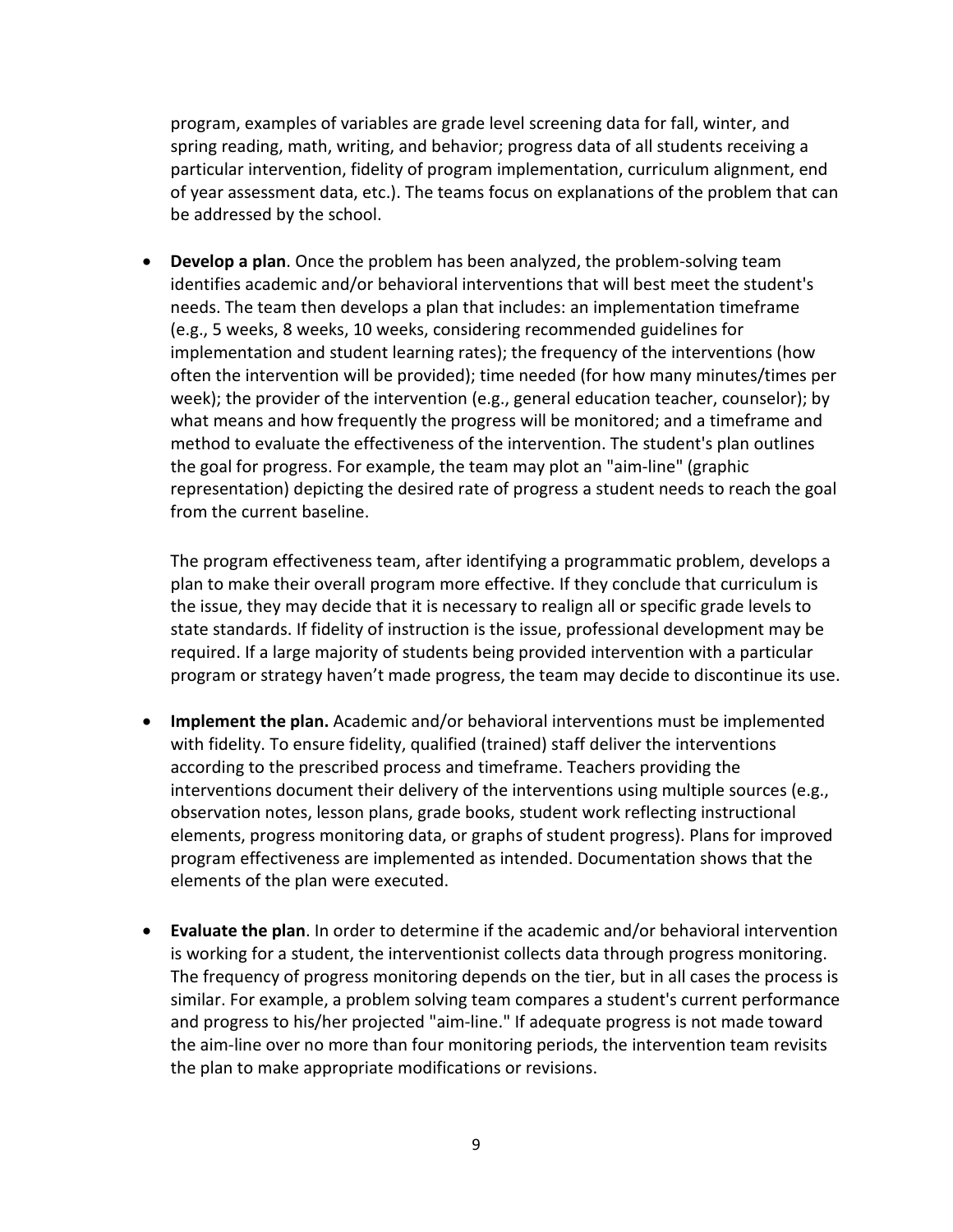The program effectiveness team evaluates their plan by reviewing the data relating to the problem. It should be done at least yearly, but more frequent review may be necessary on particular items so that adjustments can be made. If the plan is not working, it would be tragic to wait until the end of the year to make a change.

#### **Parent Participation**

Involving parents at all phases of the RTI process is a key aspect of a successful academic and/or behavioral intervention program. Rockcastle County schools provide parents with written information about the RCIS system each year when students enroll. Staff members are trained and are prepared to answer questions that parents may have. Through phone calls, notes, or invitations to conferences, teachers discuss individual student needs, interventions, and progress with parents. While parents are not required to attend, they are always invited Tier II and III meetings to discuss strategic or intensive interventions to be implemented. Parents can provide extra support at home and critical information about students, thus increasing the likelihood that the interventions will be effective. For this reason, the classroom teachers make a concerted effort to involve parents as early as possible and stay in communication with them as progress is monitored and further decisions are made. The more parents are involved, the greater the opportunity for successful student outcomes.

#### **References**

- Elliott, J. Ph. D., and Morrison, Diane, Ed. D. (2008). *Response to intervention, blueprints for implementation.* National Association of State Board of Directors of Special Education, Inc. Retrieved from nasdse.org/DesktopModules/DNNspot-Store/Productfiles/39\_cda-9f1b-62640978ddd8.pdf.
- (December 2004). Public Law 108-446, Individuals with Disabilities Education Improvement Act. 108th United States Congress. Retrieved from www.copyright.gov/legislation/pl108- 446.pdf
- Johnson, E.; Mellard, D. F.; Fuchs, D.; McKnight, M. A. (N. D.). *Responsiveness to intervention: how to do it.* National Center on Learning Disabilities. Retrieved from eric.ed.gov/?id=ED496979
- N. A. (June 2012). A guide to the Kentucky system of interventions, Version 2.1. Kentucky Department of Education. Retrieved from education.ky.gov/educational/int/ksi/Documents/KSIRtIGuidanceDocument.pdf